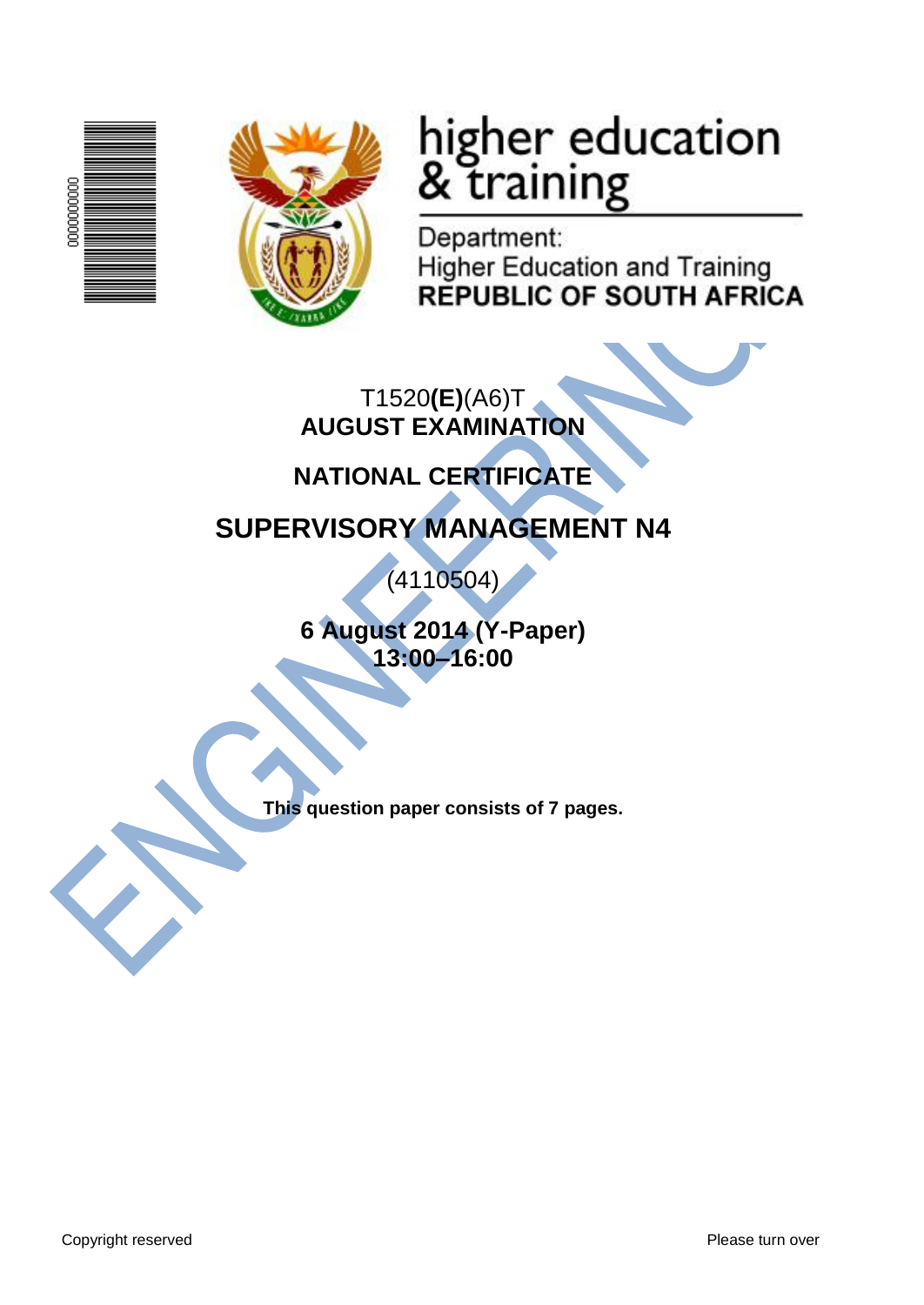# **DEPARTMENT OF HIGHER EDUCATION AND TRAINING REPUBLIC OF SOUTH AFRICA**

## NATIONAL CERTIFICATE SUPERVISORY MANAGEMENT N4 TIME: 3 HOURS MARKS: 100

#### **INSTRUCTIONS AND INFORMATION**

- 1. Answer ALL the questions.
- 2. Read ALL the questions carefully.
- 3. Start each question on a NEW page.
- 4. Number the answers according to the numbering system used in this question paper.
- 5. Keep subsections of questions together
- 6. Write neatly and legibly.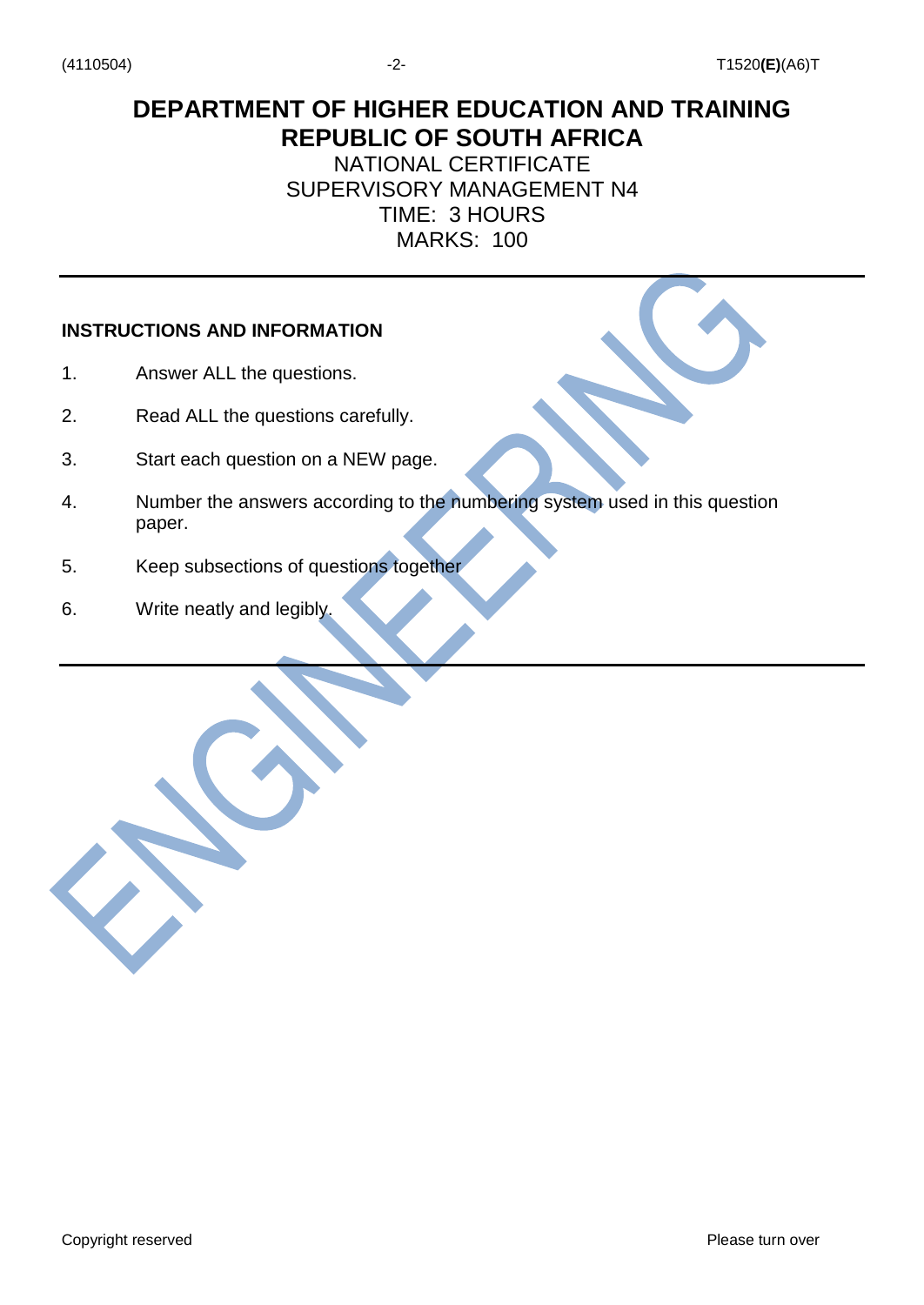#### **QUESTION 1: THE SUPERVISOR**

1.1 The executive should spend about 80% of working time doing management work. Even at the first supervisory level, 40% of the time should be spent on management work.

> With the temptation in mind to perform too much technical work, how can you best build a productive team? (4)

1.2 When the natural leader does not change his/her natural leadership style, problems or symptoms may occur.

State the SIX problems or symptoms that could occur. (6)

#### **QUESTION 2: PLANNING**

2.1 It is generally accepted that forecasting is an art, not a science, and it is difficult to predict the state of the economy, or an organisation's probable situation, with a great degree of accuracy in the future. However the better the forecasting, the better the plans will be.

State FIVE steps to be taken when forecasting.  $(5 \times 1)$  (5)

- 2.2 Indicate whether the following statements are TRUE or FALSE. Choose the answer and write only 'true' or 'false' next to the question number (2.2.1–2.2.5) in the ANSWER BOOK.
	- 2.2.1 Planning is not an intellectual activity.
	- 2.2.2 Planning reduces the chances of overlapping.
	- 2.2.3 Research shows that companies that decrease their personnel take longer to re-establish their position in a competitive market if the economy should later recover.
	- 2.2.4 The amount of attention that is devoted to a specific task need not correspond with the size and complexity of the specific task or objective to be attained.
	- 2.2.5 People tend to oppose change if the change is gradual.  $(5 \times 1)$  (5)

**[10]**

**[10]**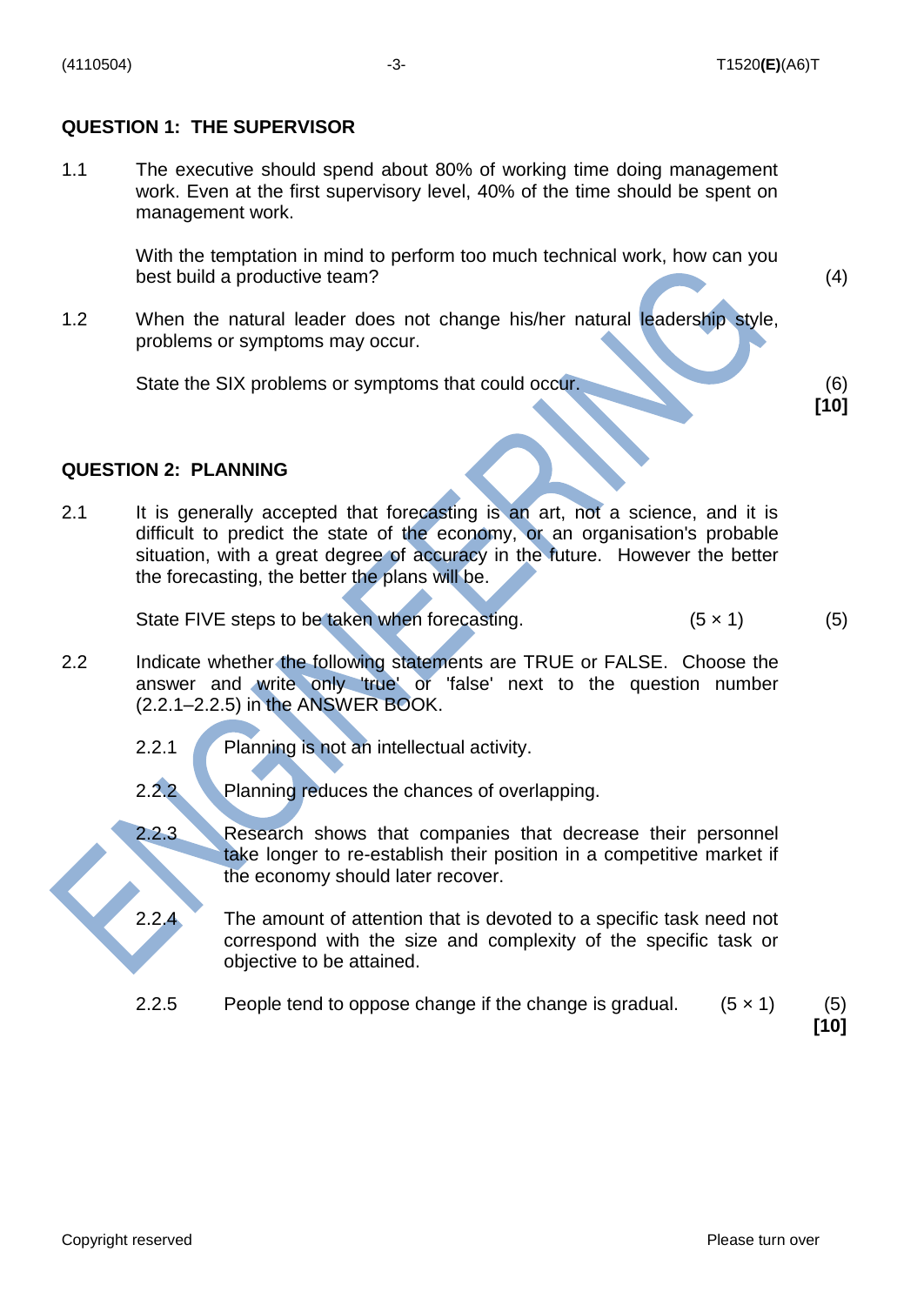#### **QUESTION 3: ORGANISING**

3.1 Organising is a management function which deals with arranging activities and resources by allotting duties, responsibilities and authority to people, and the determination of relationships between them to promote collaboration and to achieve the objectives of the undertaking as effectively as possible (Van der Westhuizen, 1991:162).

Name the FOUR Principles that form the core of organising. (4)

3.2 A supervisor should supervise only as many people as he can control. The maximum number of subordinates over whom a supervisor can supervise, depends on four factors.

Name these FOUR factors. (4)

3.3 Line organisation is the simple structure and foresees the basic framework from where other types of structures can be build.

| State TWO characteristics of a line organisation. |  |  |      |
|---------------------------------------------------|--|--|------|
|                                                   |  |  | [10] |

#### **QUESTION 4: LEADING**

- 4.1 Decision making is regarded by many researchers as the most important management action. It involves mainly choosing between various alternatives.
	- 4.1.1 What must a supervisor do before making a decision? (2)
	- 4.1.2 Define *decision making* according to Allen. (3)
- 4.2 Complete the following sentences by filling in the missing word(s). Write only the word(s) next to the question number (4.2.1–4.2.5) in the ANSWER BOOK.

The purpose of communication is to:

- 4.2.1 Ensure flow of … by conveying messages.
- 4.2.2 Publicise planning and …
- 4.2.3 Ensure effective … of the organisation.
- 4.2.4 Inform … about what should be done and how it should be done as well as when it should be done, in order to ensure effective delegation.
- 4.2.5 Ensure the effective  $\ldots$  of various tasks. (5  $\times$  1) (5)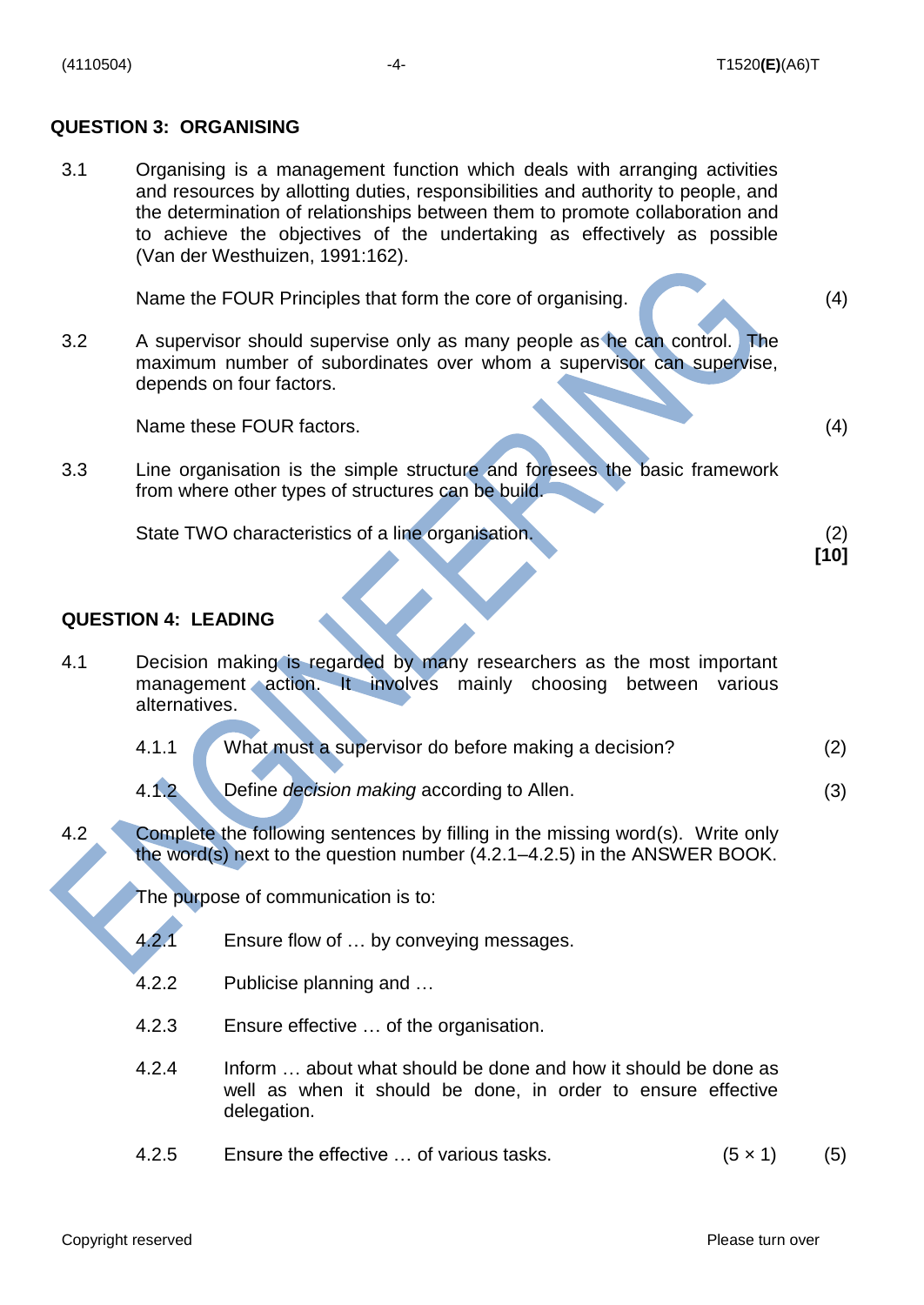(4110504) -5- T1520**(E)**(A6)T

4.3 Most modern working environments satisfy the basic needs of their workers, because there are minimum wage laws, generally good working conditions, ever-increasing benefit packages and legal protection against injustices. There is an agreement that psychological needs are the most fertile ground for any motivational effort.

|     | Name the other FIVE psychological needs.              | $(5 \times 1)$ | (5)<br>$[15]$ |
|-----|-------------------------------------------------------|----------------|---------------|
|     | <b>QUESTION 5: CONTROLLING</b>                        |                |               |
| 5.1 | Name and explain the THREE principles of controlling. | $(3 \times 2)$ | (6)           |
| 5.2 | The control process follows four sequential steps.    |                |               |
|     | Name the FOUR steps in their correct sequence.        | $(4 \times 1)$ | (4)<br>[10]   |

#### **QUESTION 6: TRAINING**

Complete the following paragraph by filling in the missing word. Write only the missing word(s) next to the question number (6.1–6.10) in your ANSWER BOOK.

In on-the-job training the instructor (supervisor or a designated experienced nonsupervising employee) must break down the (6.1) … to be learnt into meaningful packages and present them to the employee in a systematic sequence. The instructor (6.2) … the work self and carefully guides and observes the trainee as he/she performs the work. (6.3) … will be given as required.

On-the-job training has the following advantages:

It (6.4) ... the trainee to learn on the (6.5) ... equipment and in the environment of the job. There is actual feeling of (6.6) ... because the trainee produces useful products. It is (6.7) … for the employer, because only a few get the training. Knowledge and skills can be learnt in a relatively (6.8) … time. A great depth of (6.9) … can be acquired as compared to a  $(6.10)$  ... situation. (10 × 1) [10]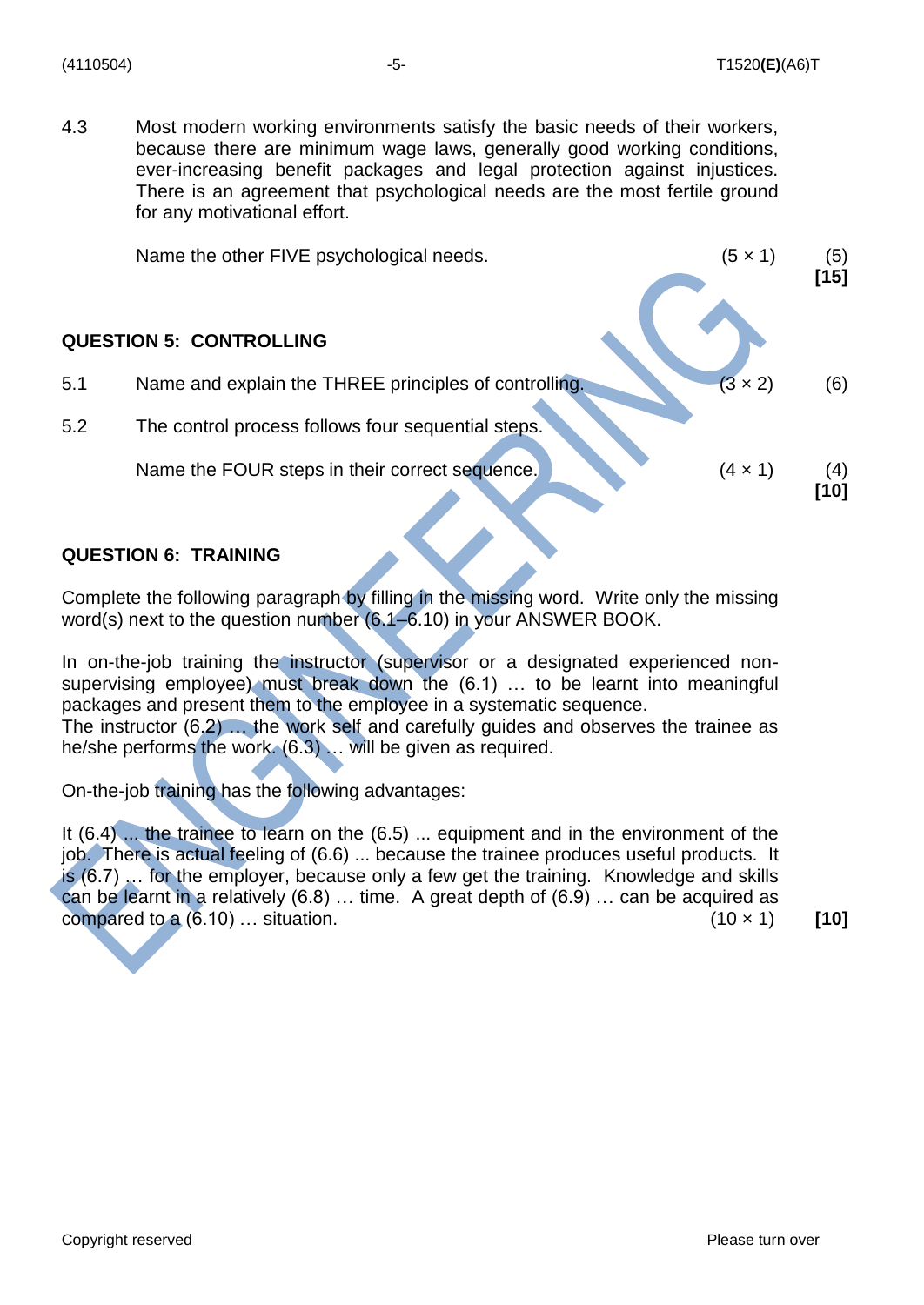(5 × 2) **[10]**

#### **QUESTION 7: FINANCIAL COMPENSATION**

Explain the following types of incentive pay plans:

- 7.1 Measured daywork system
- 7.2 Standard time plan

#### **QUESTION 8: QUALITY CONTROL**

Quality is a measure of the degree to which a process, product, or service conforms to the requirements that have been established for it. Billions of rands are lost to poor quality.

Explain the *corrective type of costs*. **[5]**

### **QUESTION 9: LABOUR RELATIONS AND DISCIPLINARY CODES**

9.1 Workers in any organisation perform a variety of tasks and work under different circumstances. It is therefore difficult to satisfy all workers in such circumstances, or to keep them satisfied.

Distinguish between a *grievance* and the *grievance procedure*. (5)

9.2 Complete the following paragraph by filling in the missing word(s). Write only the missing word(s) next to the question number (9.2.1–9.2.5) in the ANSWER BOOK.

> The application of discipline is a fundamental (9.2.1) … and management responsibility. It can rightly be required of supervisors and managers to develop the necessary knowledge and skills, in order to accomplish this important management function effectively. The right to exercise discipline however, does not authorise management to (9.2.2) … unfairly, inconsistently, or arbitrarily. Moreover, the purpose of discipline is not to punish a worker, but to help a worker to overcome (9.2.3) … with respect to behaviour or work achievement. Only when attempts to reach this are not successful, or when (9.2.4) … is so serious that it cannot reasonably be expected of an employer to retain an employee, (9.2.5) … is considered. (5)

**[10]**